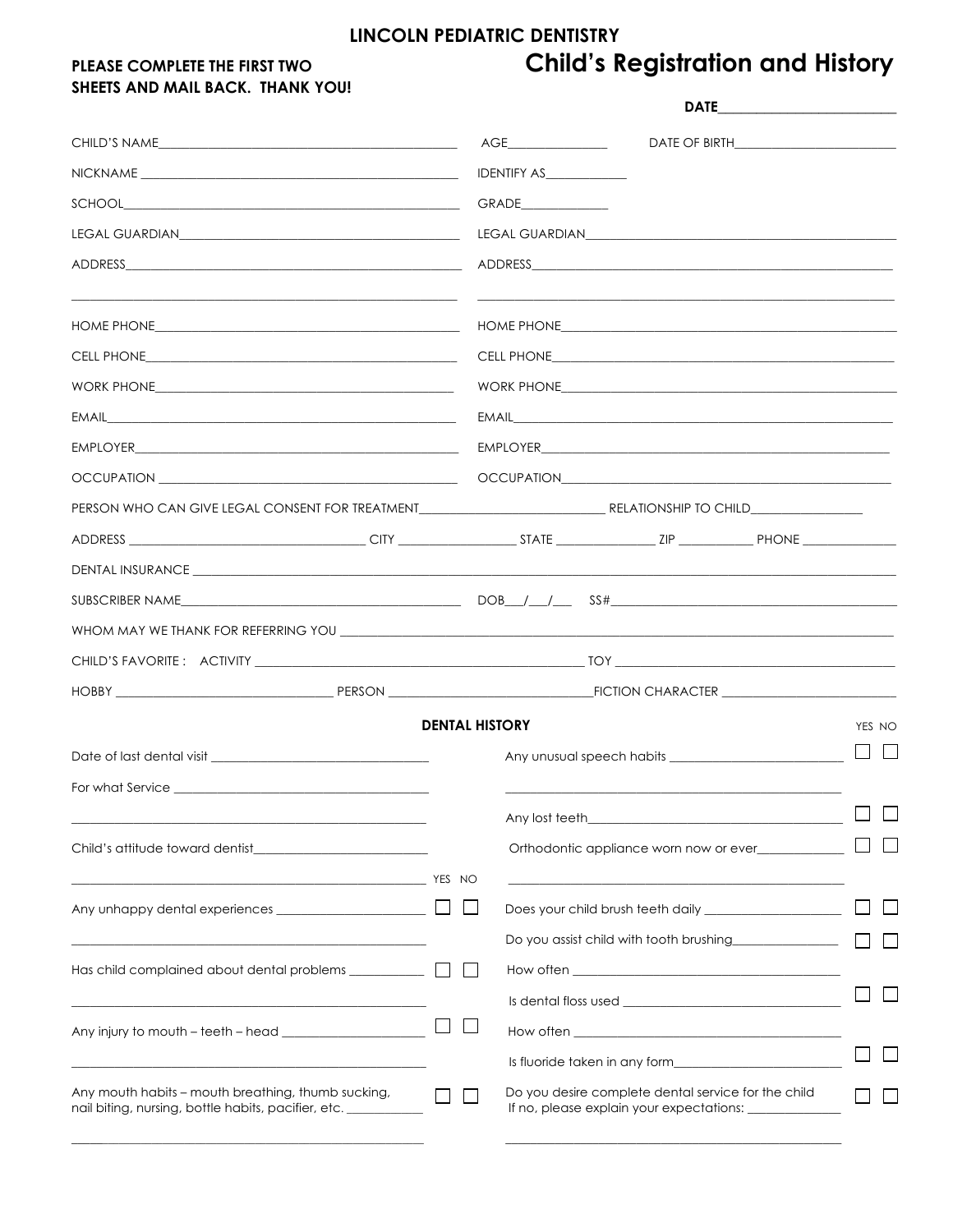## **HEALTH HISTORY**

| YES NO<br>Is child under care of physician now $\Box$<br>$\mathbf{L}$<br>Are there other allergies: food, pollen, animals, dust,<br>other and the contract of the contract of the contract of the contract of the contract of the contract of the contract of the contract of the contract of the contract of the contract of the contract of the contract of the<br>Are there any behavioral or emotional issues - please<br>the control of the control of the control of the control of the control of the control of<br>Females of reproductive age: Are you pregnant or using [<br>DOES THE CHILD HAVE DIFFICULTY WITH OR A HISTORY OF ANY OF THE FOLLOWING:<br>__ Rheumatic Fever<br>__ Anemia<br>__ Cerebral Palsy<br>__ Fainting<br>__ Kidney<br>__ Chicken Pox<br>__ Seizures/Epilepsy<br>__ Asthma<br>__ Hearing<br>__ Liver<br>_ Chronic Sinus<br>$\equiv$ Heart<br>__ Autism<br>_ Malignancies<br>__ Thyroid<br>Bladder<br>_ Developmental Delays<br>$\equiv$ Hepatitis<br>__ Measles or Mumps<br>__ Tuberculosis<br>_ Bleeding Issues<br>_ Diabetes<br>$-HIV+/AlDS$<br>__ Mononucleosis<br>$\overline{\phantom{a}}$ Other<br>SUMMARY: (for doctor's use)<br>Please describe any current medical treatment including drugs, pending surgery, recent injuries or any other information we should be<br>aware of that we have not discussed. |  |  |                                                                                  |
|-------------------------------------------------------------------------------------------------------------------------------------------------------------------------------------------------------------------------------------------------------------------------------------------------------------------------------------------------------------------------------------------------------------------------------------------------------------------------------------------------------------------------------------------------------------------------------------------------------------------------------------------------------------------------------------------------------------------------------------------------------------------------------------------------------------------------------------------------------------------------------------------------------------------------------------------------------------------------------------------------------------------------------------------------------------------------------------------------------------------------------------------------------------------------------------------------------------------------------------------------------------------------------------------------------------------------------------------------------|--|--|----------------------------------------------------------------------------------|
|                                                                                                                                                                                                                                                                                                                                                                                                                                                                                                                                                                                                                                                                                                                                                                                                                                                                                                                                                                                                                                                                                                                                                                                                                                                                                                                                                       |  |  |                                                                                  |
|                                                                                                                                                                                                                                                                                                                                                                                                                                                                                                                                                                                                                                                                                                                                                                                                                                                                                                                                                                                                                                                                                                                                                                                                                                                                                                                                                       |  |  | Is there an allergy to penicillin or other drugs _______________________________ |
|                                                                                                                                                                                                                                                                                                                                                                                                                                                                                                                                                                                                                                                                                                                                                                                                                                                                                                                                                                                                                                                                                                                                                                                                                                                                                                                                                       |  |  |                                                                                  |
|                                                                                                                                                                                                                                                                                                                                                                                                                                                                                                                                                                                                                                                                                                                                                                                                                                                                                                                                                                                                                                                                                                                                                                                                                                                                                                                                                       |  |  | Does child have good physical coordination _________                             |
|                                                                                                                                                                                                                                                                                                                                                                                                                                                                                                                                                                                                                                                                                                                                                                                                                                                                                                                                                                                                                                                                                                                                                                                                                                                                                                                                                       |  |  |                                                                                  |
|                                                                                                                                                                                                                                                                                                                                                                                                                                                                                                                                                                                                                                                                                                                                                                                                                                                                                                                                                                                                                                                                                                                                                                                                                                                                                                                                                       |  |  |                                                                                  |
|                                                                                                                                                                                                                                                                                                                                                                                                                                                                                                                                                                                                                                                                                                                                                                                                                                                                                                                                                                                                                                                                                                                                                                                                                                                                                                                                                       |  |  |                                                                                  |
|                                                                                                                                                                                                                                                                                                                                                                                                                                                                                                                                                                                                                                                                                                                                                                                                                                                                                                                                                                                                                                                                                                                                                                                                                                                                                                                                                       |  |  |                                                                                  |
|                                                                                                                                                                                                                                                                                                                                                                                                                                                                                                                                                                                                                                                                                                                                                                                                                                                                                                                                                                                                                                                                                                                                                                                                                                                                                                                                                       |  |  |                                                                                  |
|                                                                                                                                                                                                                                                                                                                                                                                                                                                                                                                                                                                                                                                                                                                                                                                                                                                                                                                                                                                                                                                                                                                                                                                                                                                                                                                                                       |  |  |                                                                                  |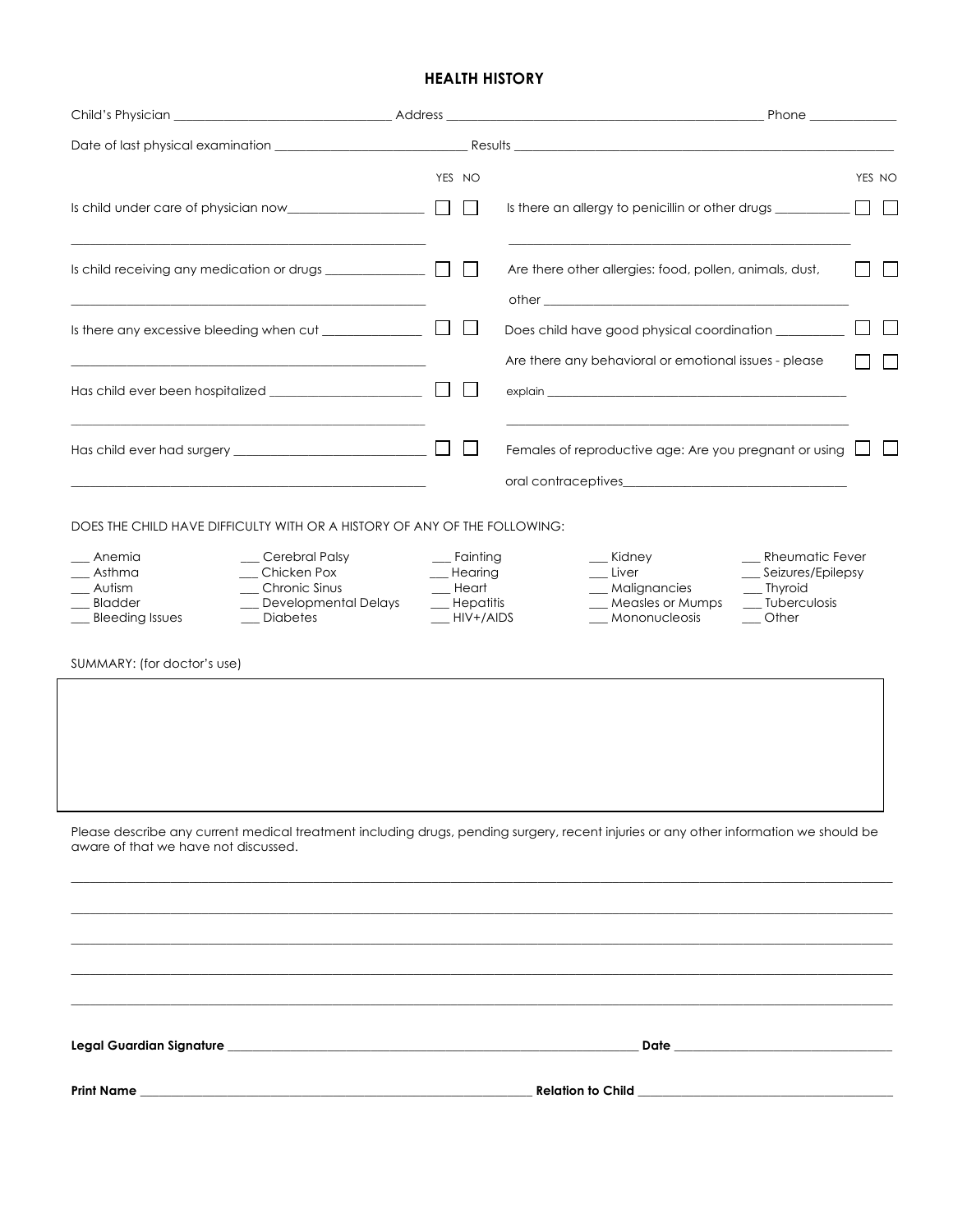ROGER A. ACHONG, DMD **LINCOLN PEDIATRIC DENTISTRY** SPECIALIZING IN PATRICK F. CAPOZZI, DDS **REDIATRIC DENTISTRY** PATRICK F. CAPOZZI, DDS RACHEL S. DAVIS, DDS (603) 745-7266

DANIELLE C. HINTON, DMD 25 South Mountain Drive ELLIOT C. CHIU, DMD Lincoln, New Hampshire 03251

### **FINANCIAL UNDERSTANDING**

**Payment Policy:** Since we request payment at the time dental care is delivered, we have provided the following information to help avoid confusion.

**If You Have Dental Insurance:** We can submit your dental claims to **most** insurance companies. A copy of your insurance card and a completed dental claim form are required. If a prior approval is required by your insurance company then **you** are responsible for informing us before we start services. We will gladly discuss your proposed treatment and answer any questions that you might have to the best of our ability. You must realize, however, that:

 1. Your insurance contract is between you, your employer and the insurance company. We are not a party to that contract. As dental care providers, our relationship is with you, not your insurance company. Neither we nor you had a part in those negotiations and the benefits you may receive from your insurance have nothing at all to do with you receiving a high quality result. We have found the interests of insurance companies to be sometimes incompatible with our stated goal of delivering excellence in pediatric dental care.

While filing the insurance claims is a courtesy we extend to our patients, should a dispute arise over coverage or benefits, we ask that you pay us the disputed amount and request direct reimbursement from your insurance company or employer.

- 2. **When you entrust your pediatric dental care to us, we are working for you and you alone. We do not work for any insurance companies and we do not allow insurance companies to determine what is the best possible treatment for your pediatric dental needs.**
- 3. Insurance deductibles and co-payments are the parent/legal guardian's responsibility at time of service.
- 4. This office allows six weeks for payment from the insurance company; if not received, then parent/legal guardian is responsible for payment. A rebilling charge of \$10.00 per month will be assessed after the  $1<sup>st</sup>$ statement. This charge is to help cover the administrative expense of producing the invoice, mailing the invoices and the staff time in responding to patient inquiries that invariably accompany any invoices for over due accounts.

### **If You Do Not Have Dental Insurance:**

**Full (100%) payment at the time of service.** You may make payment with a personal check, cash, MC/VISA/DISCOVER or debit card.

#### **Missed Appointments:**

We feel it is your responsibility to remember scheduled appointment times. If contact cannot be established and an appointment is missed, or less than 24 business hours notice given for a cancellation, a charge of \$50.00 per child/appointment will be assessed. No further (non emergency) appointments will be made until this is paid. This fee is partly to recover the fixed cost incurred for the unused time, but more importantly, to act as a deterrent to missed appointments that often result in compromised treatment outcomes.

Again, we thank you for selecting our Pediatric Dental Specialty Office. Please do not hesitate to ask questions regarding treatment, fees, or services. We will make every effort to avoid any misunderstanding and to preserve our good relations. It is our goal to deliver quality pediatric dental care, and we want you to feel comfortable with the investment you are making in your child's oral health.

I, the undersigned, have read, understand and agree to the above policies.

 $\mathcal{L}_\text{max}$ 

 $\mathcal{L}=\{1,2,3,4,5\}$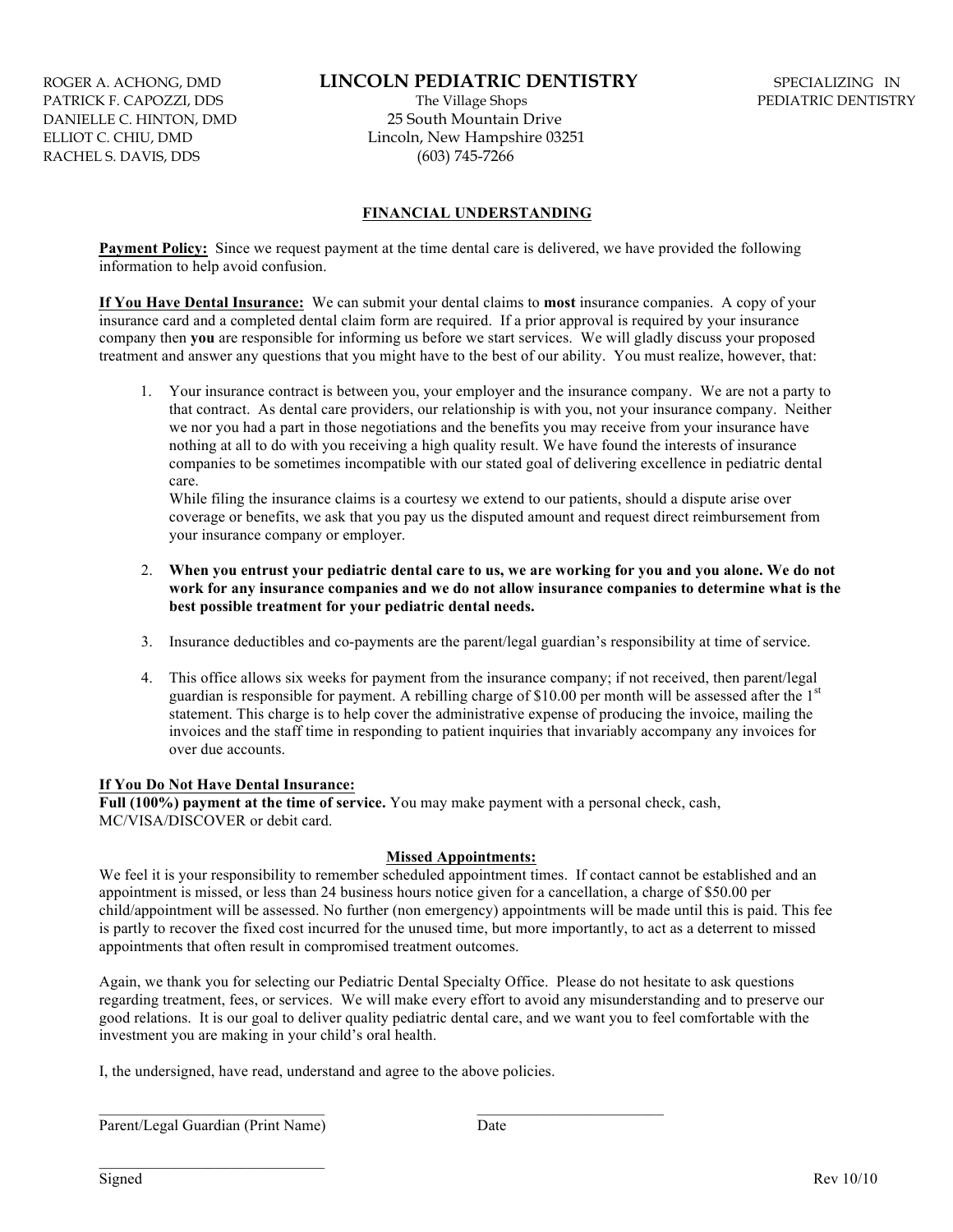# **LINCOLN PEDIATRIC DENTISTRY**

# **CONSENT FOR USE AND DISCLOSURE OF HEALTH INFORMATION**

| Child's Name: | Child's Date of Birth: |
|---------------|------------------------|
| Address:      | Telephone:             |

# **PLEASE READ THE FOLLOWING STATEMENTS CAREFULLY.**

**Purpose of Consent:** By signing this form, you will consent to our use and disclosure of your child's protected health information to carry out treatment, payment activities, and healthcare operations.

**Notice of Privacy Practices:** You have the right to read our Privacy Practices before you decide whether to sign this consent. Our Notice provides a description of our treatment, payment activities, and healthcare operations, of the uses and disclosures we may make of your child's protected health information, and of other important matters about your protected health information. A copy of our Notice accompanies this Consent. We encourage you to read it carefully and completely before signing this Consent.

We reserve the right to change our privacy practices as described in our Notice of Privacy Practices. If we change our privacy practices, we will issue a revised Notice of Privacy Practices, which will contain the changes. Those changes may apply to any of your child's protected health information that we maintain.

You may obtain a copy of our Notice of Privacy Practices, including any revisions of our Notice, at any time by contacting: Jamie C. Young, 16 Foundry St. Suite 101, Concord, NH 03301, (603) 224-3339.

**Right to Revoke:** You will have the right to revoke this Consent at any time by giving us written notice of your revocation submitted to the Contact Person listed above. Please understand that revocation of this Consent will *not* affect any action we took in reliance on this Consent before we received your revocation, and that we may decline to treat your child or to continue treating your child if you revoke this Consent.

# **SIGNATURE FOR CONSENT**

I have had full opportunity to read and consider the contents of this Consent form and your Notice of Privacy Practices. I understand that, by signing this Consent form, I am giving my consent to your use and disclosure of my child's protected health information to carry out treatment, payment activities and health care operations.

Parent or Legal Guardian Name: \_\_\_\_\_\_\_\_\_\_\_\_\_\_\_\_\_\_\_\_\_\_\_\_\_\_\_\_\_\_\_\_\_\_\_\_\_\_\_\_\_\_\_\_\_\_\_\_\_\_\_\_\_\_\_\_\_\_\_\_

Signature: \_\_\_\_\_\_\_\_\_\_\_\_\_\_\_\_\_\_\_\_\_\_\_\_\_\_\_\_\_\_\_\_\_ Date: \_\_\_\_\_\_\_\_\_\_\_\_\_\_\_\_\_\_\_\_\_\_\_

# **YOU ARE ENTITILED TO A COPY OF THIS CONSENT AFTER YOU SIGN IT.**

## **REVOCATION OF CONSENT**

I revoke my Consent for your use and disclosure of my child's protected health information for treatment, payment activities, and healthcare operations.

I understand that revocation of my Consent will *not* affect any action you took in reliance on my Consent before you received this written Notice of Revocation. I also understand that you may decline to treat or to continue to treat my child after I have revoked my Consent.

Parent or Legal Guardian Name:

Signature: <u>Date:</u>  $\Box$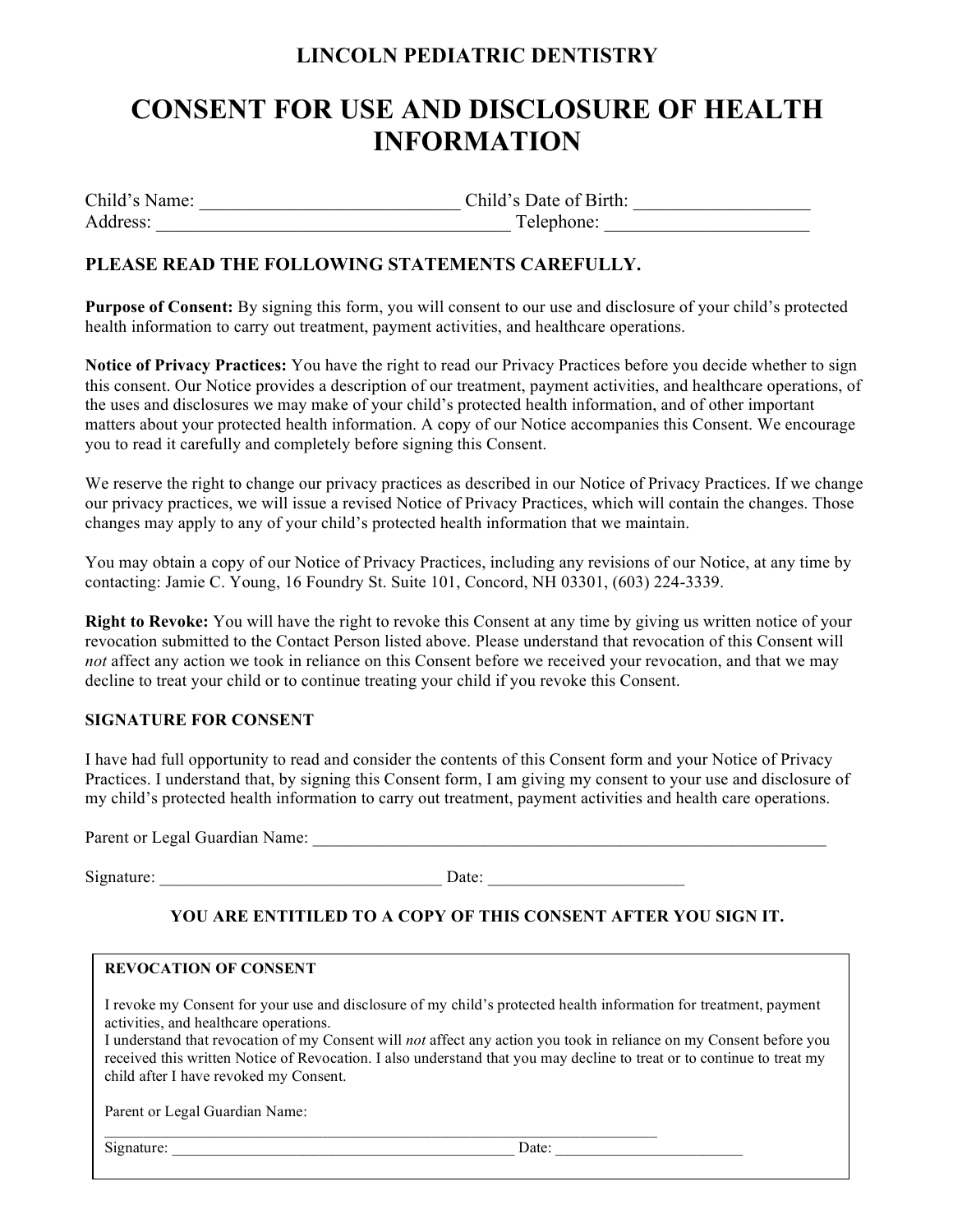## **LINCOLN PEDIATRIC DENTISTRY**

# **NOTICE OF PRIVACY PRACTICES**

#### **THIS NOTICE DESCRIBES HOW HEALTH INFORMATION ABOUT YOU MAY BE USED AND DISCLOSED AND HOW YOU CAN GET ACCESS TO THIS INFORMATION.**

#### **PLEASE REVIEW IT CAREFULLY. THE PRIVACY OF YOUR HEALTH INFORMATION IS IMPORTANT TO US.**

#### **OUR LEGAL DUTY**

We are required by applicable federal and state law to maintain the privacy of your child's health information. We are also required to give you this Notice about our privacy practices, our legal duties, and your rights concerning your child's health information. We must follow the privacy practices that are described in this Notice while it is in effect. This Notice takes effect 04/14/03, and will remain in effect until we replace it.

We reserve the right to change our privacy practices and the terms of this Notice at any time, provided such changes are permitted by applicable law. We reserve the right to make the changes in our privacy practices and the new terms of our Notice effective for all health information that we maintain, including health information we created or received before we made the changes. Before we make a significant change in our privacy practices, we will change this Notice and make the new Notice available upon request.

You may request a copy of our Notice at any time. For more information about our privacy practices, or for additional copies of this Notice, please contact us using the information listed at the end of this Notice.

#### **USES AND DISCLOSURES OF HEALTH INFORMATION**

We use and disclose health information about your child for treatment, payment, and healthcare operations. For example: **Treatment:** We may use or disclose your child's health information to a physician or other healthcare provider providing treatment to your child.

**Payment:** We may use and disclose your child's health information to obtain payment for services we provide to your child. **Healthcare Operations:** We may use and disclose your child's health information in connection with our healthcare operations. Healthcare operations include quality assessment and improvement activities, reviewing the competence or qualifications of healthcare professionals, evaluating practitioner and provider performance, conducting training programs, accreditation, certification, licensing or credentialing activities.

**Your Authorization:** In addition to our use of your child's health information for treatment, payment or healthcare operations, you may give us written authorization to use your child's health information or to disclose it to anyone for any purpose. If you give us an authorization, you may revoke it in writing at any time. Your revocation will not affect any use or disclosures permitted by your authorization while it was in effect. Unless you give us a written authorization, we cannot use or disclose your child's health information for any reason except those described in this Notice.

**To Your Family and Friends:** We must disclose your child's health information to you, as described in the Patient Rights section of this Notice. We may disclose your child's health information to a family member, friend or other person to the extent necessary to help with your child's healthcare or with payment for your child's healthcare, but only if you agree that we may do so.

**Persons Involved In Care:** We may use or disclose health information to notify, or assist in the notification of (including identifying or locating) a family member, your personal representative or another person responsible for your child's care, of your child's location, your child's general condition, or death. If you are present, then prior to use or disclosure of your child's health information, we will provide you with an opportunity to object to such uses or disclosure. In the event of your incapacity or emergency circumstances, we will disclose health information based on a determination using our professional judgment disclosing only health information that is directly relevant to the person's involvement in your child's healthcare. We will also use our professional judgment and our experience with common practice to make reasonable inferences of your child's best interest in allowing a person to pick up filled prescriptions, medical supplies, x-rays, or other similar forms of health information.

**Marketing Health-Related Service:** We will not use your child's health information for marketing communications without your written authorization.

**Required by Law:** We may use or disclose your child's health information when we are required to do so by law.